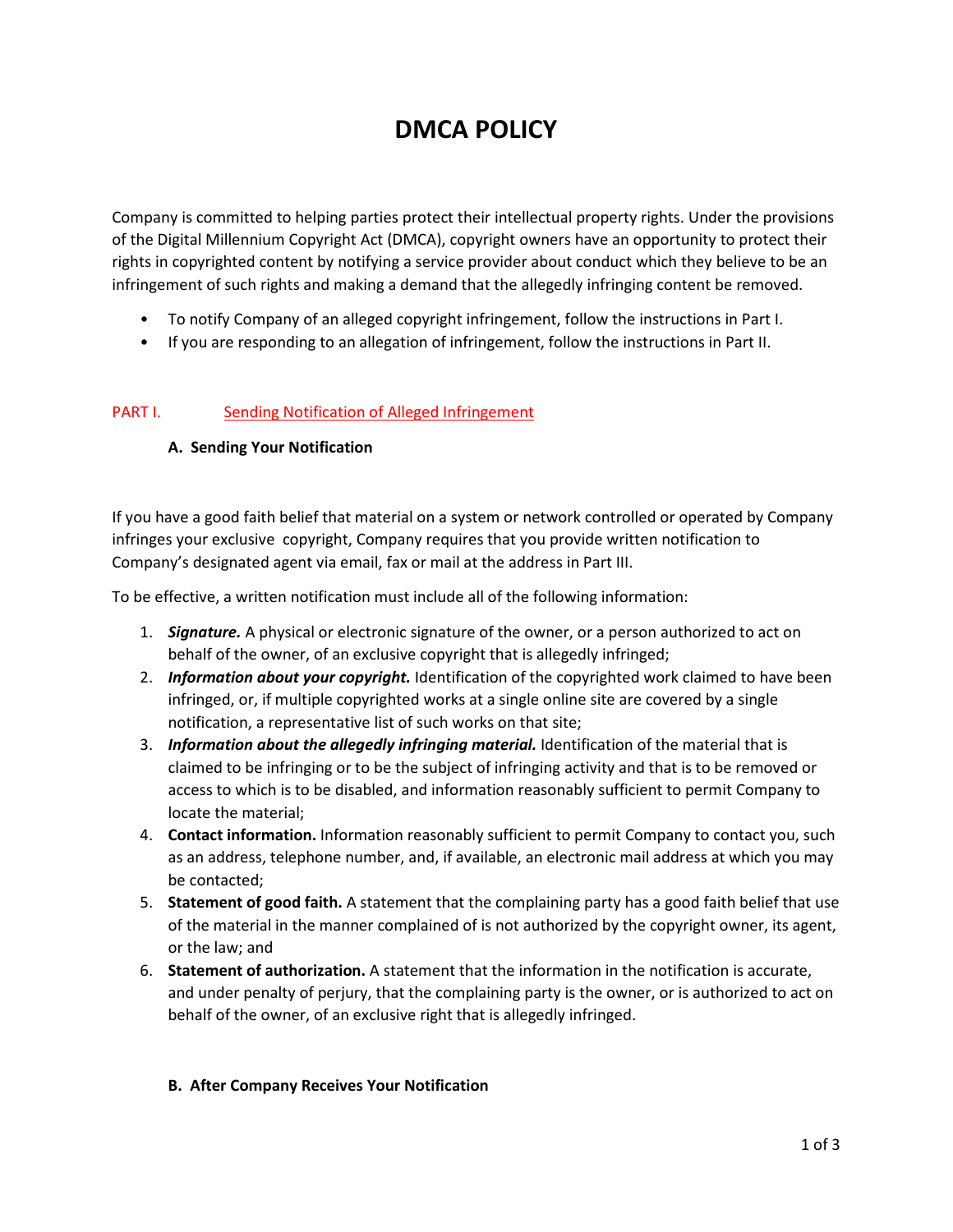- 1. If you provide Company with effective notification, then Company will:
	- Reply to you to confirm receipt of the notification;
	- Forward a copy your written notification to the alleged infringer requesting removal of the
	- allegedly infringing material within 24 hours; and
	- Disable access to the allegedly infringing material or the alleged infringer's account if the alleged infringer fails to remove such material within 24 hours of Company's notification.
- 2. An alleged infringer may send Company a Counter Notification in response to your notification (see Part II below). If Company notifies you that it has received a Counter Notification, Company will re-enable the allegedly infringing material or account within 10-14 business days following receipt of the Counter Notification UNLESS Company receives a written notification from you that you are seeking a court order to restrain the alleged infringer from engaging in the infringing activity (an "Action Notification"). Your Action Notification must be received by Company prior to Company's re-enabling the account or re-enabling access to the material. Following timely receipt of your notification of filing an action, Company will promptly:
	- Inform the alleged infringer of the complaining party's notification of filing an action seeking a court order and that access to the account or material will remain disabled; and
	- Refrain from re-enabling the alleged infringer's access to the account or information.

# PART II. Responding to a Notification of a Claim of Copyright Infringement

# **A. Sending Counter Notification**

If you have received a notification alleging copyright infringement and you believe in good faith that the allegedly infringing material that has been removed or to which access has been disabled was done so by mistake or misidentification, you may provide Company with a counter notification ("Counter Notification") by sending it to Company's designated agent via email, fax or mail at the address in Part III.

To be considered effective, the written Counter Notification to Company's designated agent must include all of the following information:

- **Signature**. Your physical or electronic signature;
- **Identification of allegedly infringing material**. Identification of the material that has been removed or to which access has been disabled and the location at which the material appeared before it was removed or access to it was disabled.
- **Statement of good faith**. A statement under penalty of perjury that the alleged infringer has a good faith belief that the material was removed or access to it was disabled as a result of mistake or misidentification;